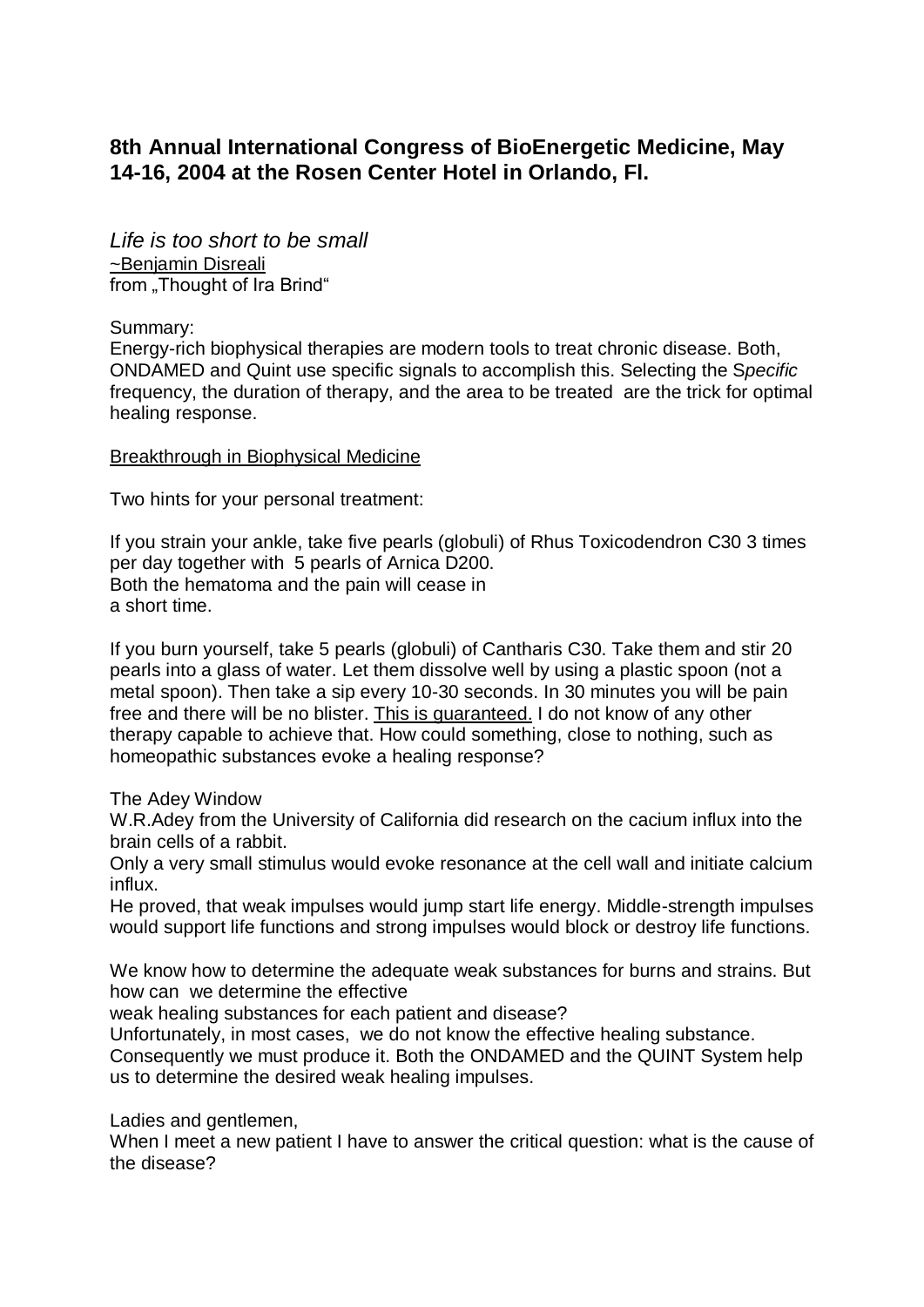During the sixties, the former Dean of Harvard University would write the number 16 on a black board during his formal welcome to new students. He explained to the stunned audience: "This is the number of diseases, of which causes are known and healing methods are known. All the other thousands of ailments are in the realm of the obscure. Maybe, one of you will bring some light into one of these secrets during his medical life."

We all know how difficult it is to answer the question of the root cause of a disease. Is it ever possible?

After 30 years as a physician I know. Without using Biophysics and Functional Medicine- which is known as "Alternative Medicine" to most of you, it will be difficult, if not impossible, to answer this question.

Today I want to show you that by using a combination of several methods (which incorporate both diagnostics and therapy) we will be able to succeed.

Although there will still be a lot of questions remaining unanswered, we will be able to do a lot of good to the patients.

About one hundred years ago, the discovery of X-ray started the era of physics in the medical world.

Another electromagnetic method which had been postulated to be nonsense by experts is now part of our daily medical routine since 1970: Magnetic-Resonance-Imaging (MRI).

In 1979, Jerry I. Jacobson used extreme weak electromagnetic fields (10 pico Tesla) to treat a variety of diseases including cancer. Jacobson`s Resonance is based upon Einstein's "Algebraic-Field-Theory" and is combining electricity, magnetism, and gravity.

For 30 years innovative biophysical therapies such as BIORESONANCE, QUINT, and the ONDAMED are being developed.

There is a growing body of knowledge, that treating health disorders or diseases will be difficult if not impossible without additional energy.

The necessary energy can be supplied by electromagnetic waves.

Consequently several treating devices with a magnetic-field component have been invented.

The universal importance of the electromagnetic field for life functions has been understood by several physicists (Becker/Selden) and Burr at Yale University.

It is empirically known, that electricity plus magnetism is outdating simple **Bioresonance** (Ludwig, Karz).

Electromagnetism – as a life force – is used in a sophisticated way by the ONDAMED therapy. It produces specific single frequencies to approach the patient and diseased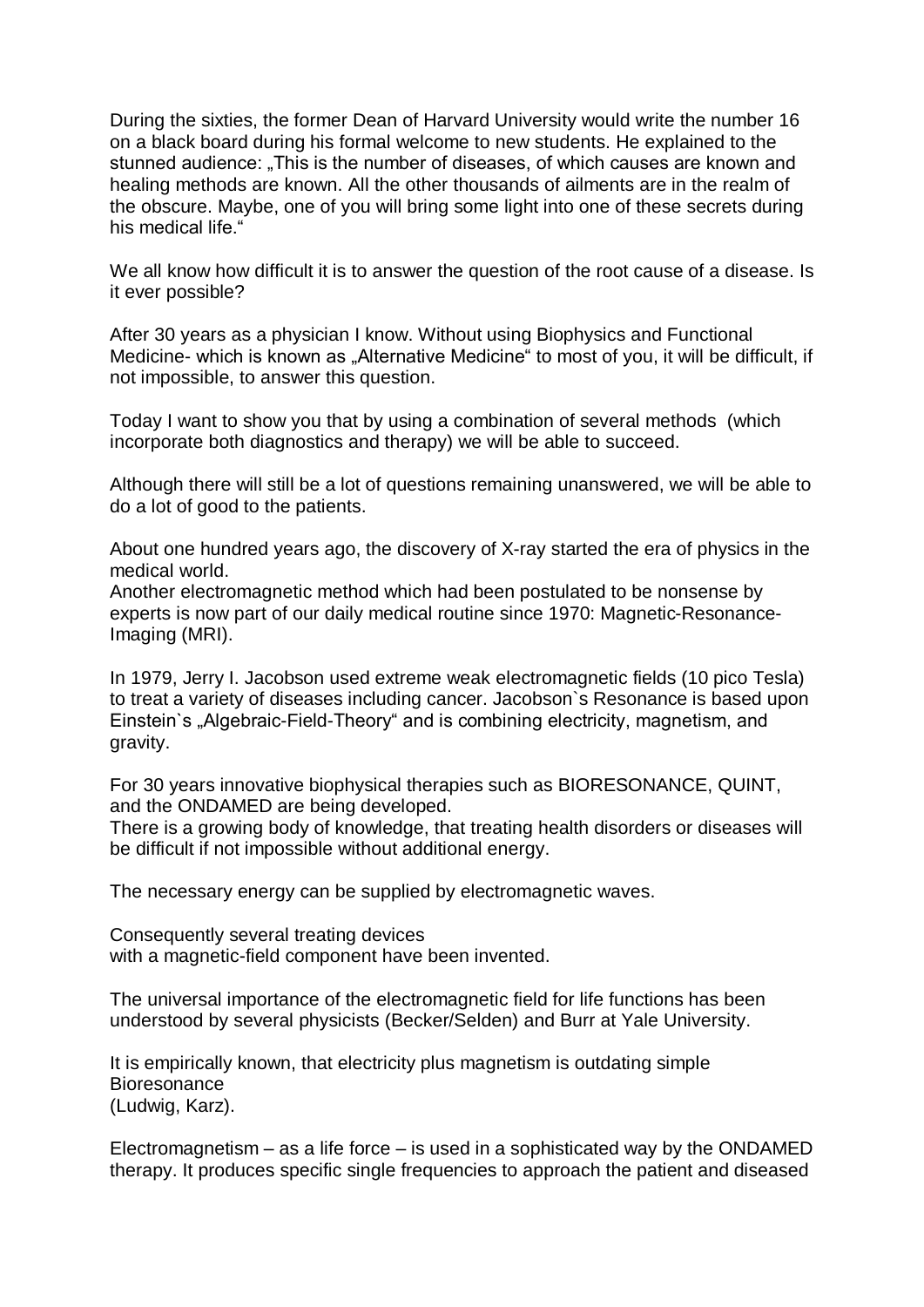tissue. It is even possible to detect the blocked or inflamed areas of the diseased body, which can be treated with these frequencies (Binder, Nogier).

The use of physics in medicine, especially Bioelectromagnetism, began in the middle of the previous century and has been evolving into the therapy of the 21st century. There is a growing body of knowledge: theoretical, experimental, and clinical. About 10.000 publications are now available worldwid, including from Russia and India.

Above that, physics has provided complete new understanding for the 250 year old homeopathy.

"Revolutionary new knowledge will not convince everybody," says Max Planck, " but they, who do not understand them, will die out."

Kinesiology, a therapeutic giant, is working with energy fields. Callahan proved his TFT (Thought Field Therapy) to be by far superior to conventional psychotherapeutic methods, which have tried fruitlessly to treat phobias for years.

The 30 years of my work as a physician have convinced me, that biophysics such as HOMEOPATHY, BIORESONANCE, QUINT SYSTEM, and the ONDAMED are essential healing tools.

Today, I want to introduce two methods: ONDAMED and QUINT as they are used in daily practice. Thus more people and piers will pay attention and interest will grow for these methods, effective both in diagnostics and in therapy.

However, I want to leave it to the experts like Popp, Ludwig, Köhler etc. to explain the theories of the workings of biophysical methods.

Which data do we collect in case of disease?

#### For example *57 years old lady with idiopathic biliary cirrhosis with abdominal fluid*

Blood Work:

- Lipase 668 U/l (up to 60)
- Amylase 238 U/l (up to 100)
- AP  $375$  U/I (up to 104)
- Gamma GT 170 ,
- GOT 63, GPT 45.

Electrodermal Screening according to Schimmel:

- Liver-cirrhosis (acute and chronic)
- Spleen (chronic)
- Colon (chronic)
- Milk-Intolerance

NOSODES from Staufen Pharma: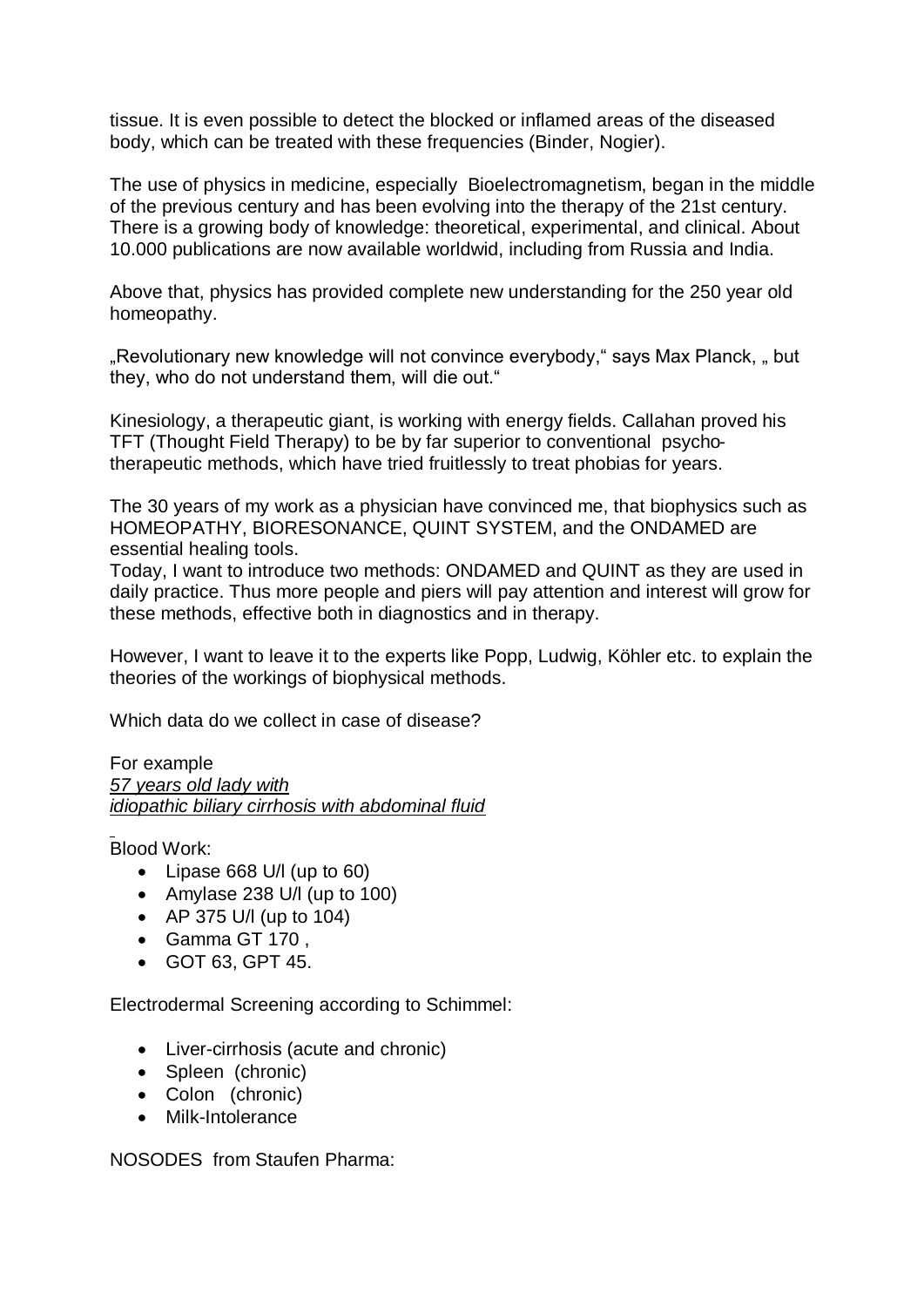- *Aerobacter/Coli, Atrazine, Liver-Cirrhosis,* Salmonella TP, Scarlatinum, Toxoplasmosis.
- Morbillinum, Hepatitis, Rubeolae, Conjunctivitis. The first three have been key toxins (Schimmel)

## ONDAMED:

#### **Frequencies**

- right frequency 3.866.1 Hertz (spleen/pancreas)
- left frequency 7,512,0 Hertz (stomach/spleen/pancreas)

Focalized Inflammatory Sites

• left ear, total lower abdomen, bladder, areas below both scapulae, both kidneys

Microorganisms:

• Helicobacter, Mycobacterium Phlei

## Programs

Nr. 78 Liver/Bile, Nr.63 Chakra 3, Nr. 33 Psychovegetative

Neural-Therapy-Point

• middle area of the bladder on lower abdomen.

Neural-Kinesiology (Klinghardt):

Toxoplasmosis is opening the regulation.

Rating all these data, we postulate an infection with a variety of microorganisms in the spleen/liver/pancreas. Using several diagnostic methods will produce different results. However, toxoplasmosis is opening regulation. Let us look at some more diagnostic data for this case before entering therapy:

QUINT System:

- *Leading is the liver, the dysbiosis,and the bacteria*.
- *Splitting of bacteria*: Staphyloccus and Clostridium tertium.

## HOMEOPATHY QUINT:

Lycopodium D200, Ammonium carbonicum D400

NOSODE VECTOR QUINT: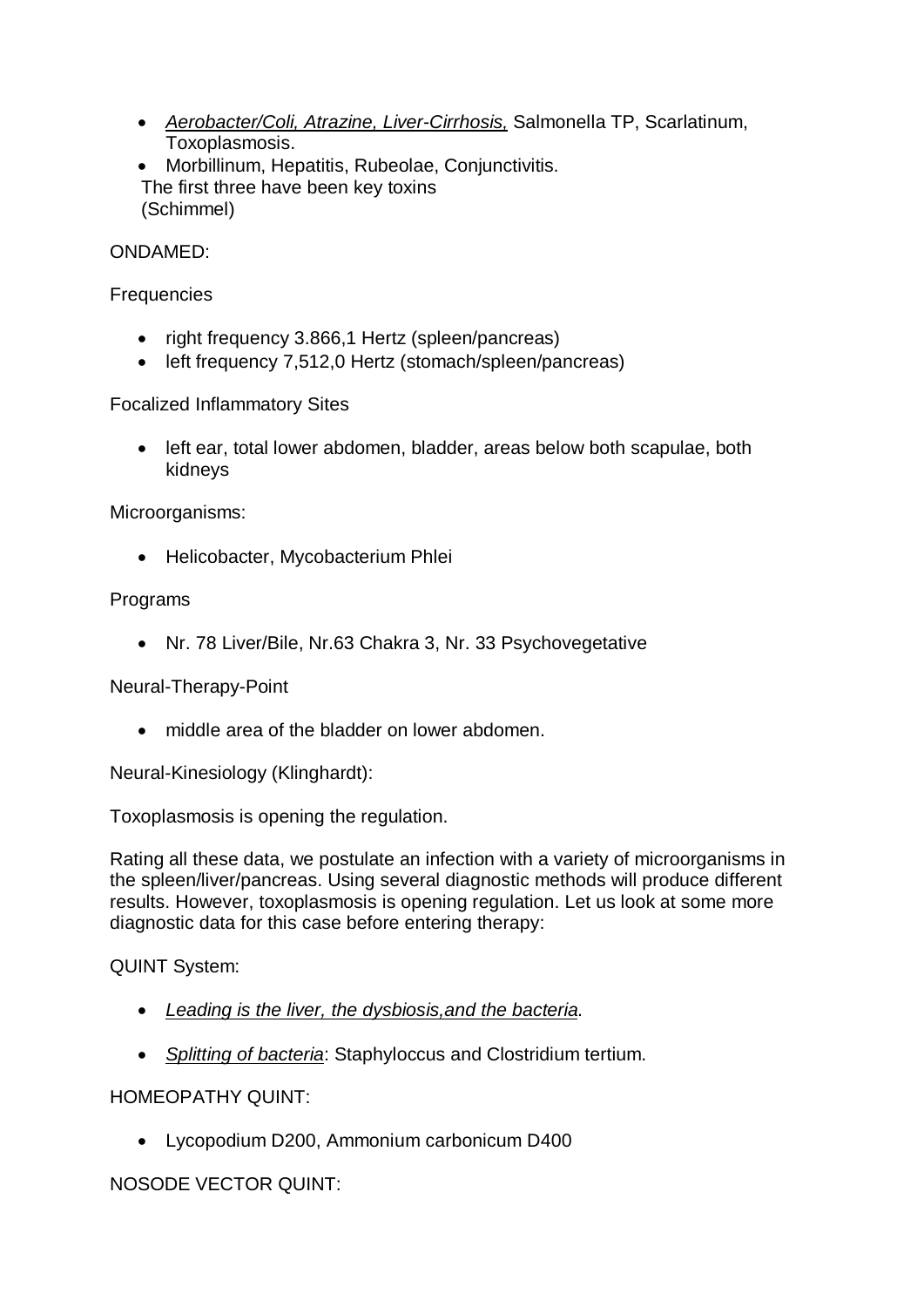*Leading Nosode-vector* is th*e Bacterial-Vector*, on position 6 of the Five-Elements-System (smaller intestine/heart).

TOTAL VECTOR QUINT:

On position 4 of the Five-Elements-System (colon/lung)

ORGAN VECTOR QUINT:

adrenal-medulla

HIGH POTENCY VECTOR QUINT:

• Kalium (harding of tissue), Titan, Tantal.

## ANALYTIC KINESIOLOGY:

- Spleen/pancreas-- functional impairment
- Liver functional—impairment

## *Causes*

- Arsenic (heavy metal)
- Gardnerella vaginalis
- Haemophilus influenzae serotyp B

The Therapy could be:

treatment with specially tested prescriptions Nosode-Vector-Prescriptions, Vector-Prescriptions, High-Potency-Vector, Neural-**Therapy** Bioresonance, Homeopathy, *ONDAMED* Therapy etc.

Why ONDAMED?

There are several reasons:

- 1. 1The method is simple and effective
- 2. No EDS (Electroacupuncture) testings
- 3. Supply of energy by electromagnetic frequencies. Even if you are accurately testing a variety of medications through the acupuncture points, the lack of energy in the diseased organ may make the patient insufficiently respond. How can I build up the weak energy field of the diseased organ?

Therefore we need Biophysics. We need a system, which first can supply specific electromagnetic energy, and second,

is capable to detect blocked focalized inflammatory sites. ONDAMED can do that.

The optimal frequence for the energy supply differs from patient to patient and from organ to organ. Over decades it has been found, that diseased tissue has to be addressed individually. The key for that frequency is the electromagnetic field of each organ.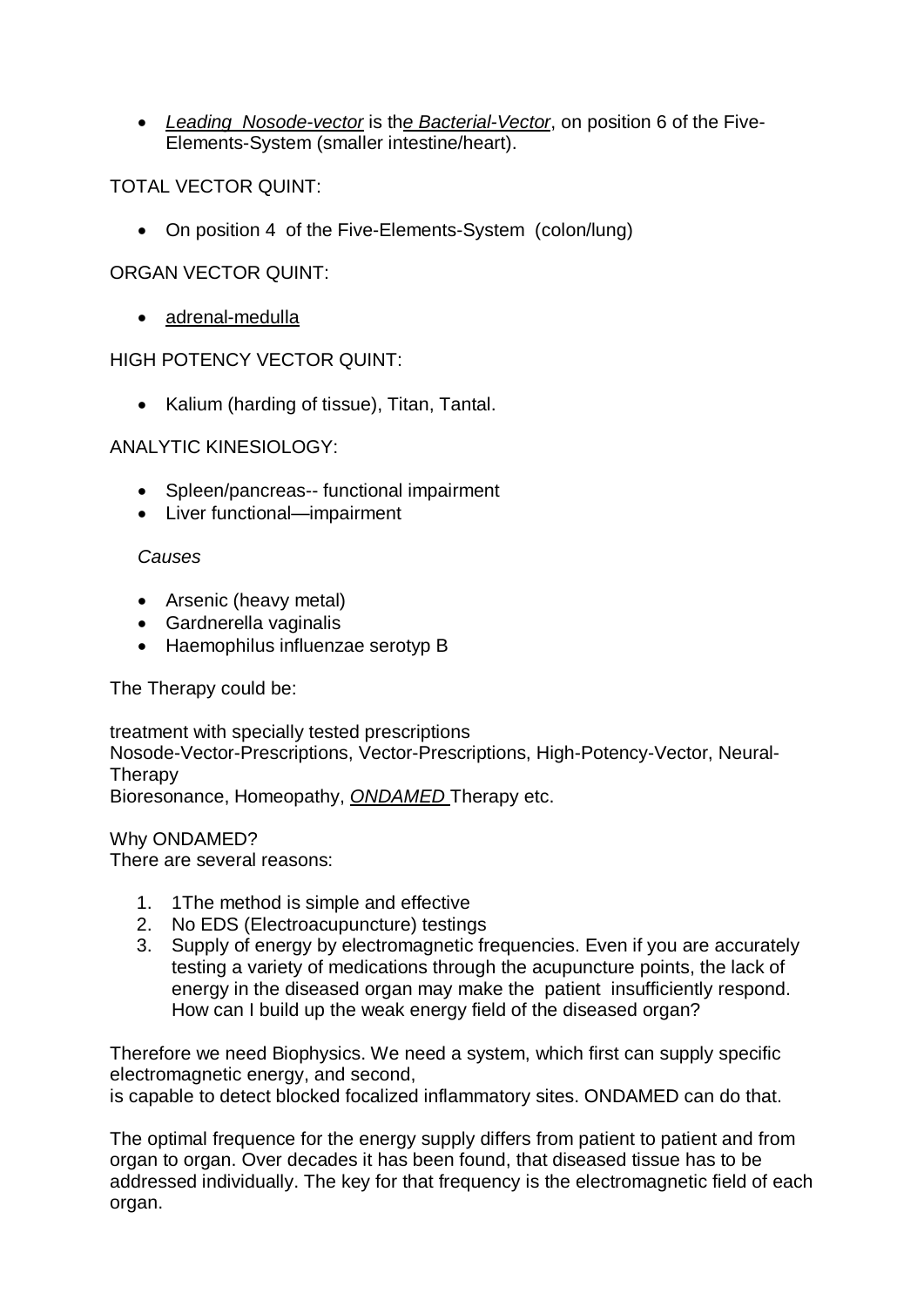Physics has understood, that the electromagnetic energy field is basis of life. Consequently this energy field can be influenced by induction.

In 1996, the MIP (Massachusetts Institute of Physics), may be the number one in the United States with published research data about the electromagnetic emissions of organs. Each organ has a specific EM emission. Consequently it will also resonate to certain frequencies.

Therapeutic systems such as QUINT and ONDAMED are capable to provide those specific frequencies. Today, both could be regarded as important innovations. However, both work very differently from each other.

The QUINT, working with 20 to 200 micro-Tesla,

provides resonating frequencies by accurately tested signals of vector-prescriptions (medications) in combination with unspecific Schuhmann waves as both energy and carrier for those signals.

Schuhmann waves are electromagnetic waves in between the surface of the earth and the ionosphere. They are vital for living species. However, they represent no specific signals.

QUINT "injects" the tested prescription signals by using a programmable box, called QUINT BOX. It is the size of a cigarette box.

It transmits both the energy of the Schuhmann waves and the medication signals. As vectorized signals, this method takes time and requires special skills, which are not quite easy to learn. However, it is very effective. It would be wise to invest that training.

ONDAMED´s advantage is it`s genial and simple method. The combination of *specific frequencies* and Pulse-Reflex is the key for successful diagnostics and therapy.

ONDAMED means "medicinal wave". It is an induction rebuilding (harmonizing) the electromagnetic life field of diseased tissue. It does that by specific waves applied to non-functional parts of the body.

Both the blocked tissue and the necessary specific induction-wave are found by a simple pulse test in cooperation with the ONDAMED machine. The wave range is 0.1 to 31.835 Hertz and 0.5 to 60 milli-Tesla. By producing a specific, single wave, for each individual patient, the system works very powerfully and effectively.

ONDAMED´s frequencies are harmoniously arranged in 18 octaves as our tonespectrum.

They also relate to the colour-spectrum from red to purple.

ONDAMED finds blocked tissues, which means, the sites of the body which need to be treated to improve energy flow, and it finds the necessary specific induction waves by a simple pulse reflex.

It works with pulsating waves. Thereby higher EM induction can be provided, and the tissue can "swing" and react. Living tissue needs to oscillate between Yin and Yang. This is equivalent to better breathing, eliminating of toxins, and elimination of acids. Rigidity is favouring fermentation and would be adverse to our life functions.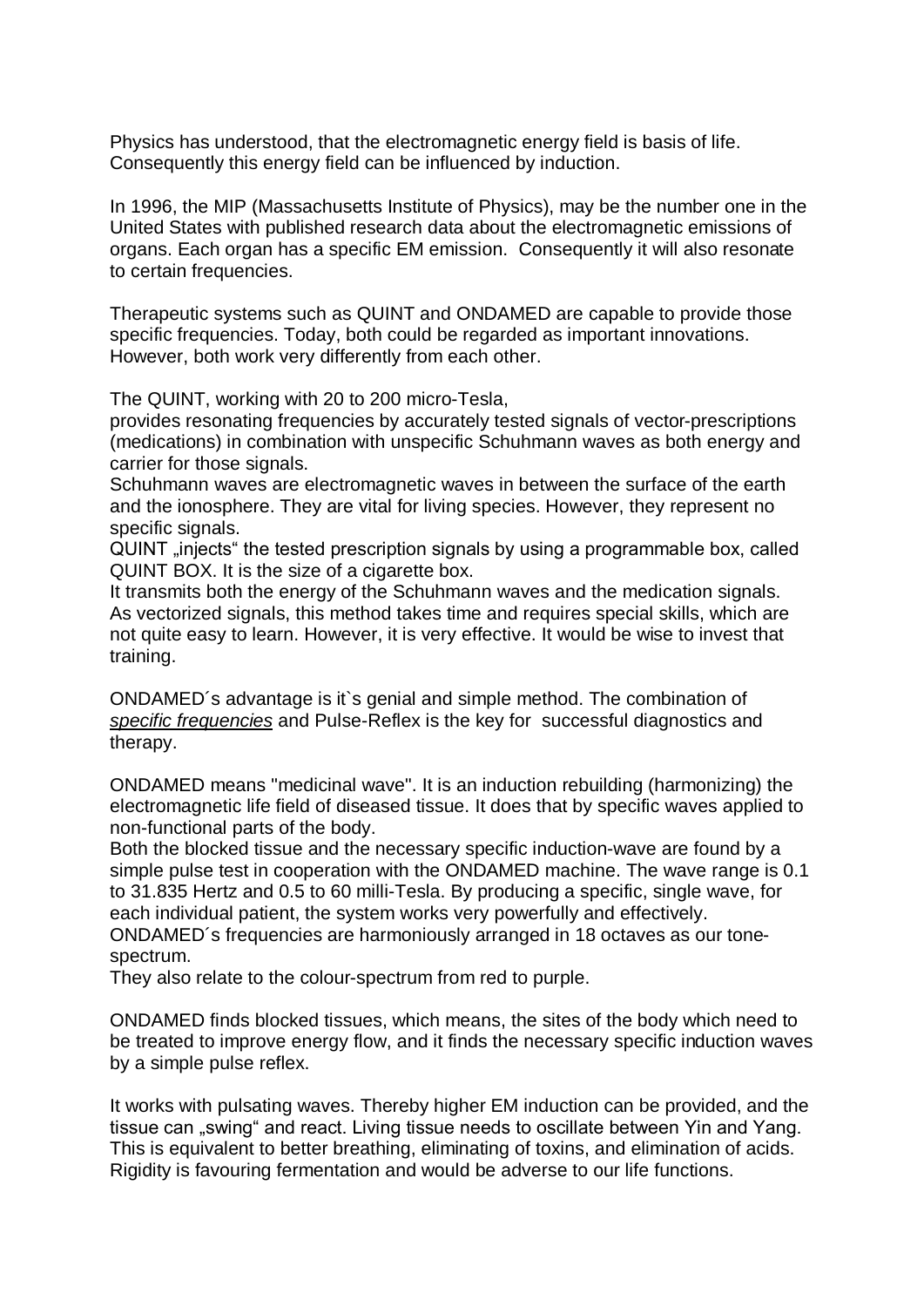Pulsated waves are of advantage in the lower frequency range, because otherwise there would be no induction.

Simultaneously they also introduce a part of the higher frequencies.

Pulsated waves contain the highest frequencies. Sinus-waves do not contain higher frequencies.

The more the wave separates from the Sinus-wave, the steeper the impulse, the higher the higherfrequencies.

The colour is relating to our sensory organs only in the 43. to 44. octave.

Of course, lower frequencies also relate to color. However, this phenomenon is not visible.

The relationship of lower and higher frequencies can provide a healing power of colours in all ranges.

Special brain programs eliminate pathological impulses stored in the CNS. 172, well designed programs are effective for a wide spectrum of health disorders. Other frequencies of the system work against viruses, bacteria, and parasites. It is essential for both, symptomatic and systemic treatment. However, it follows strict

rules if you want to counteract chronic illness. ONDAMED is a must and a basic tool for any therapist in the 21 century.

The field strength is important for treating osteoporosis as for all other conditions. Distance of electrodes to the tissue to be treated can be found by pulse reflex.

Also the geometry of the field is important and is depending upon the geometry of the applicator. This can considerably improve the local effectivity. As known in Neural **Therapy** 

we want to address the optimal area.

Other than a tablet, which will be swallowed above and will affect the whole body, Neural Therapy is focussing on a very distinct point of the body. The effectivity of Neural Therapy is beyond doubt.

However, finding the distinct point is crucial and exactly that is possible with the ONDAMED. Therefore ONDAMED could be called "Electromagnetic Neural-Therapy" Using the patient-specific-wave for each patient, instead of a "wave mixture" the system works very effectively.

Non specific waves would not be capable to find neither the point nor a focalized inflamatory site.

Special programs for brain functions can eliminate pathological impulses stored in the central nerveous system.

Chronic disease will hardly be successfully treated without including the CNS into therapy.

Frequencies below 14 Hertz are favoured for brain therapy because this organ is working in lower frequencies.

A broad spectrum of health disorders responds to 172 composed programs. Other frequencies are of value against microorganisms.

ONDAMED is essential for acute and systemic therapy. However, strict rules have to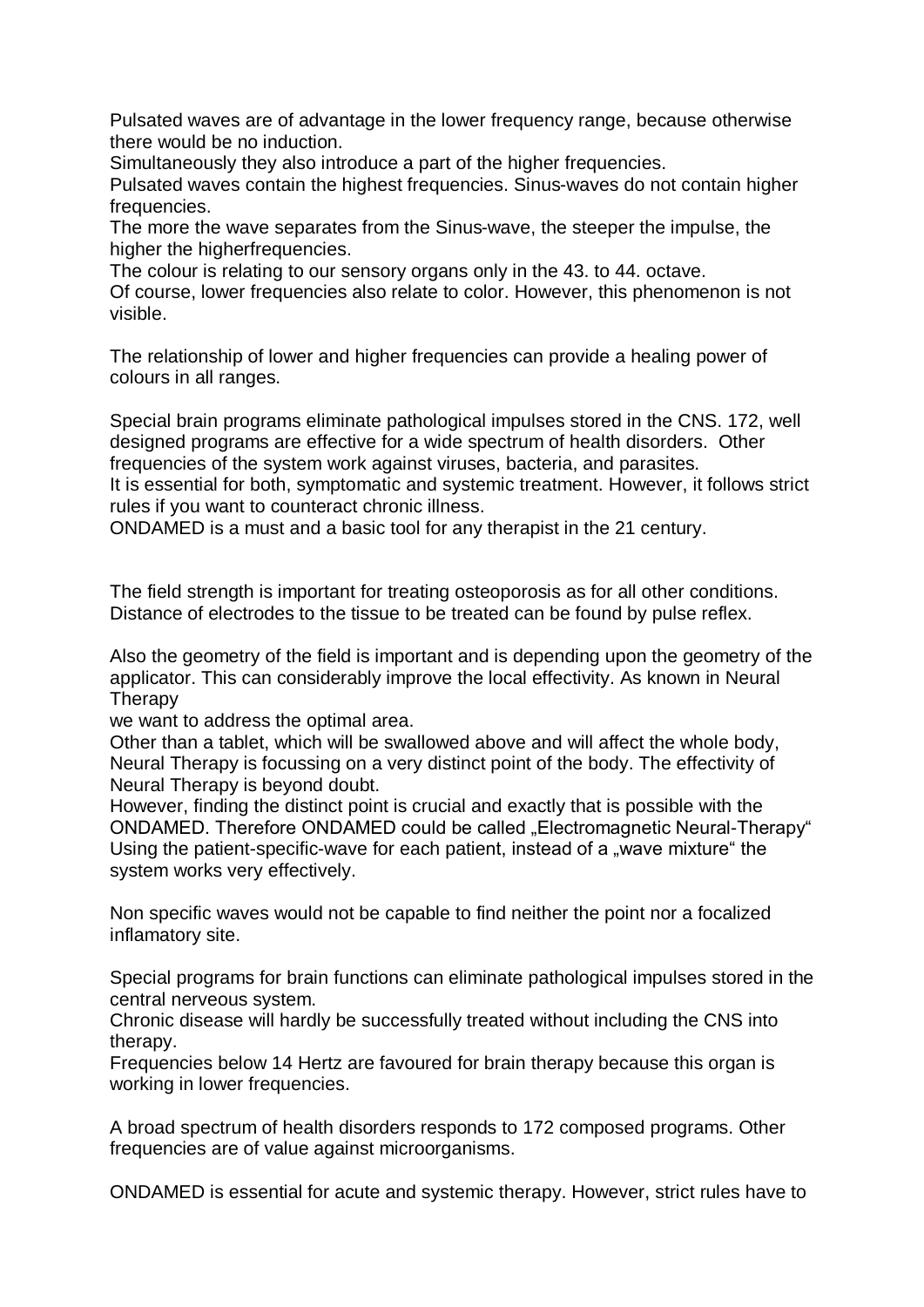be obeyed, if you want tgo treat chronic disease e.g. the problem must be vectorized. Focus-search is a domaine of the ONDAMED. Combining the method with the Pulse Reflex or Kinesiology, the crucial point can be located and treated.

This is a wonderful tool for Neural-Therapy since it is depending upon the one distinct point to be treated.

Why do we highlight the specific frequency?

Here are some fascinating research results: LeDoux hypothesized in 1989, that psychic disturbances lead to irreversible disturbances in the amygdala of the brain region. He visualized the brain as an engram, which refers only to specific brain structures. Pribram (1962, 1969) replaced this model with a holographic model. In his opinion, the brain forms a vast interference pattern when we remember something or when we listen to music (in F.P.Gallo 1999, page 33).

Life processes appear on the basis to be connected with frequency patterns and interference patterns. Research of Becker (1990) and Becker & Selden (1985) showed, that in bone fractures, an "injury current" appears on the fracture point.

ONDAMED has been very effective osteoporosis cases (Kessler, et. al.)

Further evidence for a biologic-electric life basis was presented by research conducted by Marsh and Beams (1952). They discovered a polarity in the head and the tail in flatworms. When changing the polarity, the head grew in place of the tail. Louis Langman examined more than 120 women with cervical cancer and found, that 96% of these women had a negative current charge on the cervix. In contrast, 95% of healthy women had a positive current. The theory that negative tissues could be treated by means of electric current, was proven by Rife in the 1930's, however, through unfortunate circumstances this theory was never pursued (Lynes, 1987).

Another very interesting example of the hypothesis that electro-dynamic fields -the matrix - build the "form" of the body, was presented by Becker & Selden (1985). They found out, that the frog contrary to the salamander could not re-grow an amputated leg. When they introduced a negative electrical field on the amputation stump, the frog was also able to re-grow a leg.

Burr (1972) started to measure electrical current of all different life forms (trees, mushrooms, people, etc.) at Yale University and called them the "L-Fields" or "Life Fields". He discovered that these fields changed with the moon cycles, the sunlight, the darkness, and magnetic storms. Today, modern instruments have proven the existence of the so-called "L-Fields" (in F.P. Gallo, 1999).

The enormous therapeutic influence on diseased human tissue that modulated frequency patterns and electro-magnetic frequencies (ONDAMED) has, was first proven with Digital Infrared Thermal Imaging by Fulford and Löprich et al. in 2002.

The current improvement that ONDAMED achieves with the regulatory behavior of functional blocked organs was proven with the computerized "Segment Electrograph" (Kessler et al., 2002).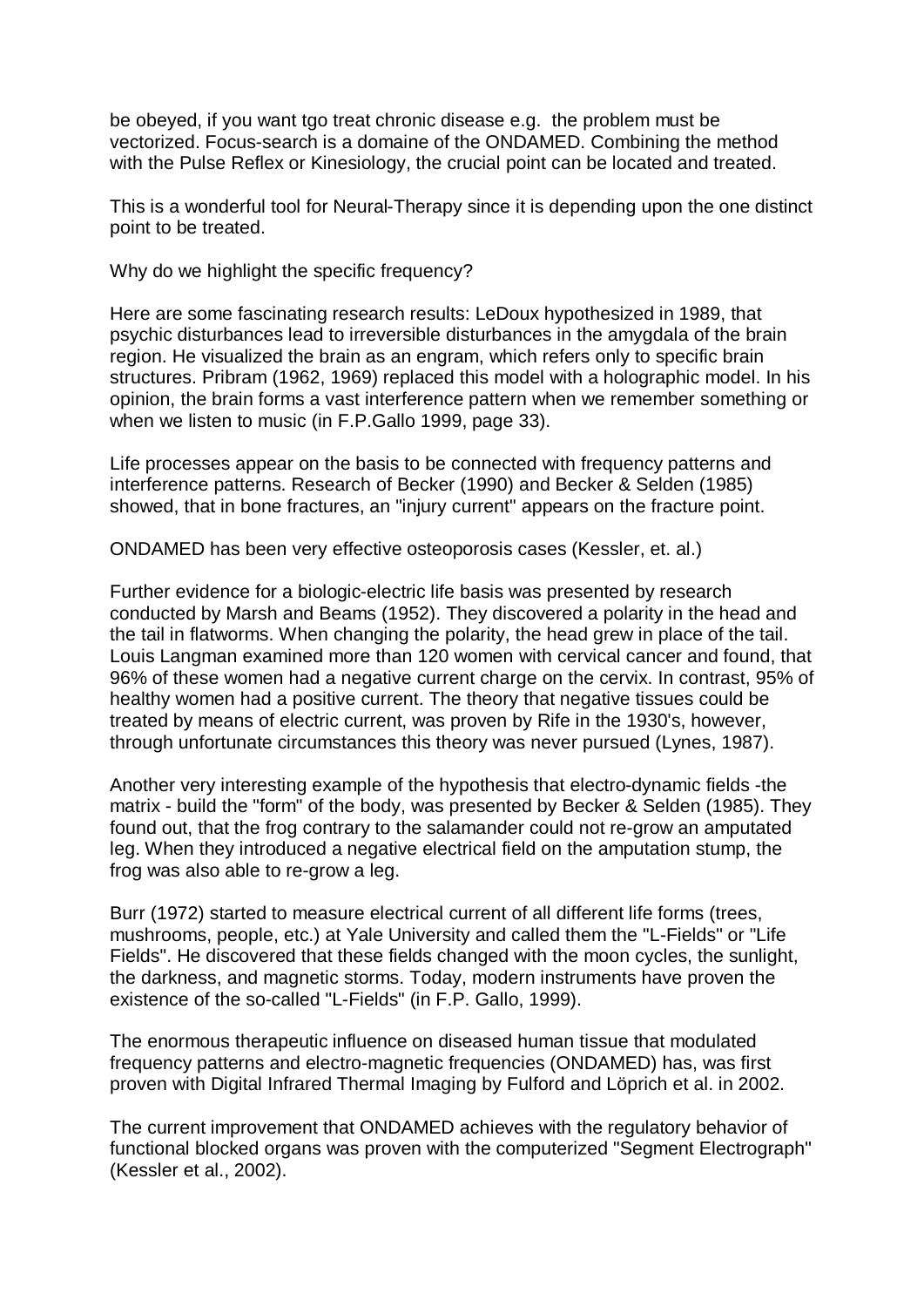In the area of traumatology, ONDAMED has proven effective, as the following case shows. A 67-year old male, pain and swelling in the left arch after a 100-pound box fell on his left foot 2-3 months ago. After the ONDAMED Therapy, the patient had great relief and the thermograph showed normal.

Treatment of Osteoporosis shall be our show-picture for rebuilding the energy field:

Today we are able to treat Osteporosis effectively. The patient will be pain free.

## Osteoporosis:

The ninety year old lady was held together by the stays of her corset. She could not walk. Her kinfolk brought her to the clinic. She was in pain. Within 10 days her pain ceased dramatically. After 14 days she could walk with a walker. She became pain free.

Even if ONDAMED would only be used against Osteoporosis, it has proved it`s value.

There are fixed frequencies for this treatment, which are programmed for the left and right side of the body:

- ~Right frequency: frequencies are running from 8
- Hertz to 101,59 Hertz
- ~Left frequency: 450,14 Hertz
- Intensity: 8,0
- ~Duration of therapy will be tested individually by Pulse Reflex or Kinesiology (mostly 40-60 minutes)

ONDAMED can be used for many different health problems:

## Dental problems

ONDAMED is one of the finest options to treat an unhealthy tooth.

I had numerous cases of severe dental pain with loosening of the toth stability. Patients hadn`t even been able to close their jaws tightly. It is not known so far why a tooth all of a sudden is giving up.

One answer, for certain, is the impaired electromagnetic field, due to an energetic yin-yang dysbalance.

What is the meaning of the found frequencies? How do they dominate the therapy?

## Diabetes mellitus:

72 year old obese lady with diabetes type II and lower back pain:

Right: 3158,4 Hertz (liver/lung) Left: 383,56 Hertz (liver)

Picking up the frequencies at the site of complaints will change the frequencies slightly. However, they seem to be more accurate there.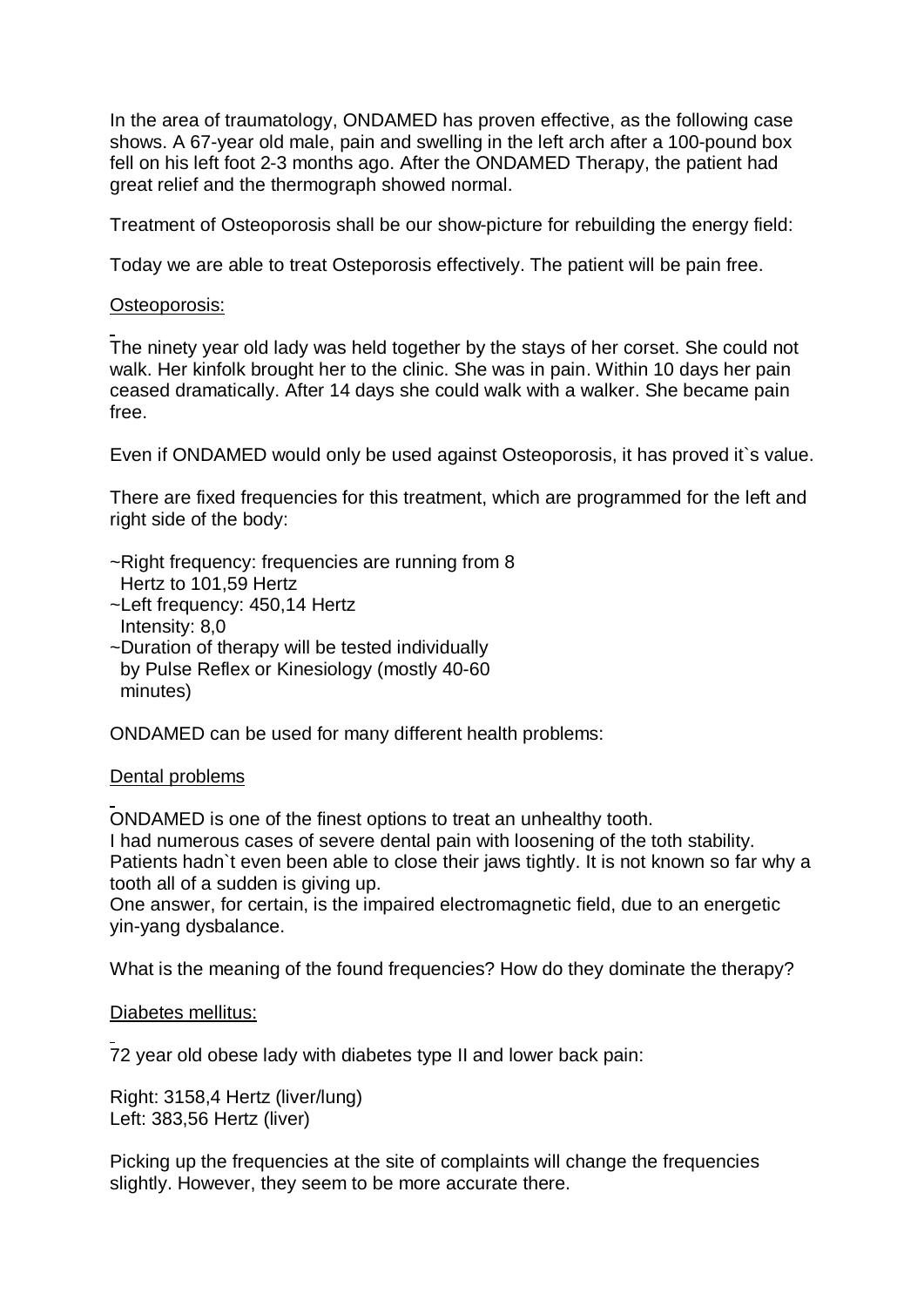Frequencies picked up at the painful lower back area:

Right: 6501,9 Hertz (lung) Left: 12 274 Hertz (Liver)

As you see, we got more distinct frequencies relating to the organs to be treated that way.

Picking up from the neck will be the usual procedure, since that area seems ro represent a major systemic indicator of the lymph.

Finding clearly distinct and organ related frequencies will determine the therapy. These found frequencies are also representing the necessary healing frequencies.

The determined frequency shows us which organ would be primarily responsible for the health problem. This will enable us to prescribe additional medication and/or homeopathics for that organ.

However, there are successful therapists claiming, that ONDAMED does not need additional medication (Karz).

## IRIDOLOGY:

Weak stroma in the pleural sector. Spreaded rusty-brown pigments everywhere indicating intoxication and acidity of metabolism.

VRT ,EDS Electrodermal Screening of Medications:

Ranunculus OPLX, Hepar sulfuris D12, Calcium Fluoratum OPLX, Quassia Spl.

These medications relate to chronic lung infection, the liver, and rheumatic complains at the lower back.

Neural-Therapy:

ONDAMED´s domain is the detection of distinct points to be treated with Lidocaine, Procaine, etc.

First:

you would detect the blocked inflammatory sites by Pulse Reflex and Frequency.

#### Second:

Pulse Reflex will then differentiate between all found locations, where we would have the heaviest pulse response.

Third:

you could use Kinesiology, whether the found point would be the optimal one for Neural-Therapy. If not you would ask all other points step by step to find an answer for the best point.

If you prefer to just treat the point with ONDAMED it will also be acceptable and could be beneficial.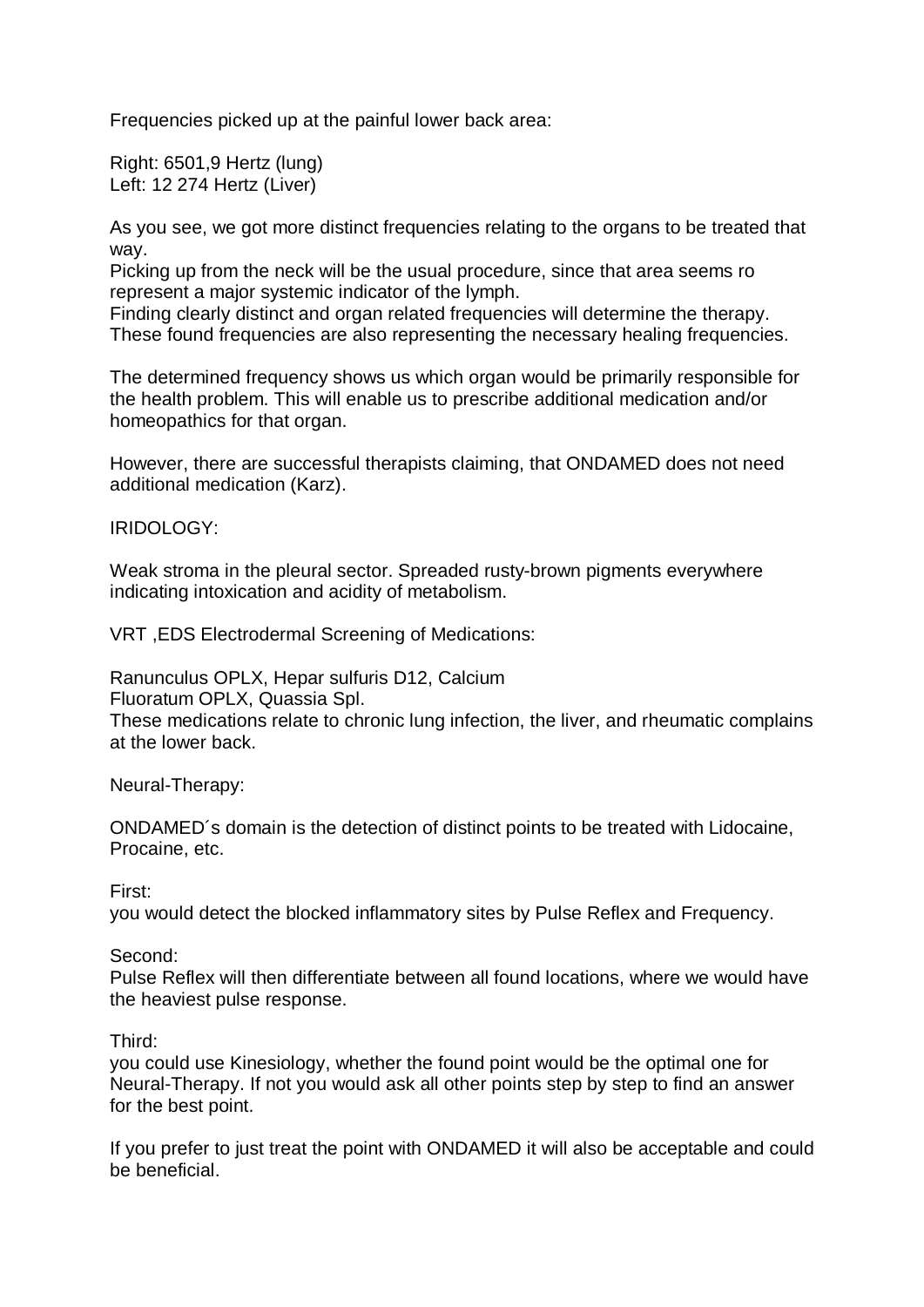#### *Hearing Trauma:*

The 36 year old American lady had suffered from a left ear hearing loss after a multi-trauma by motorcycle accident.

Years later one of her scars on her left foot had ben treated by frequencies of ONDAMED. The scar opened up and produced a blackish, grainy discharge, and the ear also opened up. Ever since she could use the telephone receiver for her left ear.

ONDAMED is based on a law of physics, that the electromagnetic field is representing the matter of the bodymatter of our body is our body. Consequently it`s distinct, resonance- frequencies re-organize the energy field of the organs. Thus, fractally, the energy field of the body is restored.

#### *Fracture of Calcaneus:*

A young fire fighter was disabled for three months after jumping off a ladder and breaking his heel. The heel (calcaneus) does not have own vessels but is nursed by diffusion of other vessels. Therefore this bone fracture usually is a nightmare for the patient and the therapist. After two therapies, with the ONDAMED bone healing program, he went back to work.

#### *Vertebral Fracture after falling off a stairs:*

It is interesting, that an optimal healing impulse requires a cushion between the tissue/area and the applicator in order to lower the field strength.

We did this both in cases of Osteoporosis and bone fractures such as a Lamina Fracture Th 6-8 of a patient who fell off a marble stairs.

ONDAMED Frequencies against microorganisms:

#### *Fibromyalgia:*

45 year old American with multiple muscle pain. There was a positive lab test for Herpes 6. ONDAMED does not offer a program against Herpes 6, but we tested the program for Herpes 2 together with other programs .

Some days later he developed a huge bulky swelling at his neck which opened up discharging pus. Simultaneously his rheumatic pain decreased remarkably.

Biophysical Medicine is generally focusing on and improving two issues:

- 1. 1. Improving of response of the patient to therapy.
- 2. 2. Quality of regulation of the organs shall be improved. Organs, not regulating (working) optimally would steal energy from other organs. Consequently healing would be doubtful.

Dispite of that, Biophysics today, is a unique tool for functional diagnostics.

For Instance:

*Suicidal Depression and non-responding to therapy*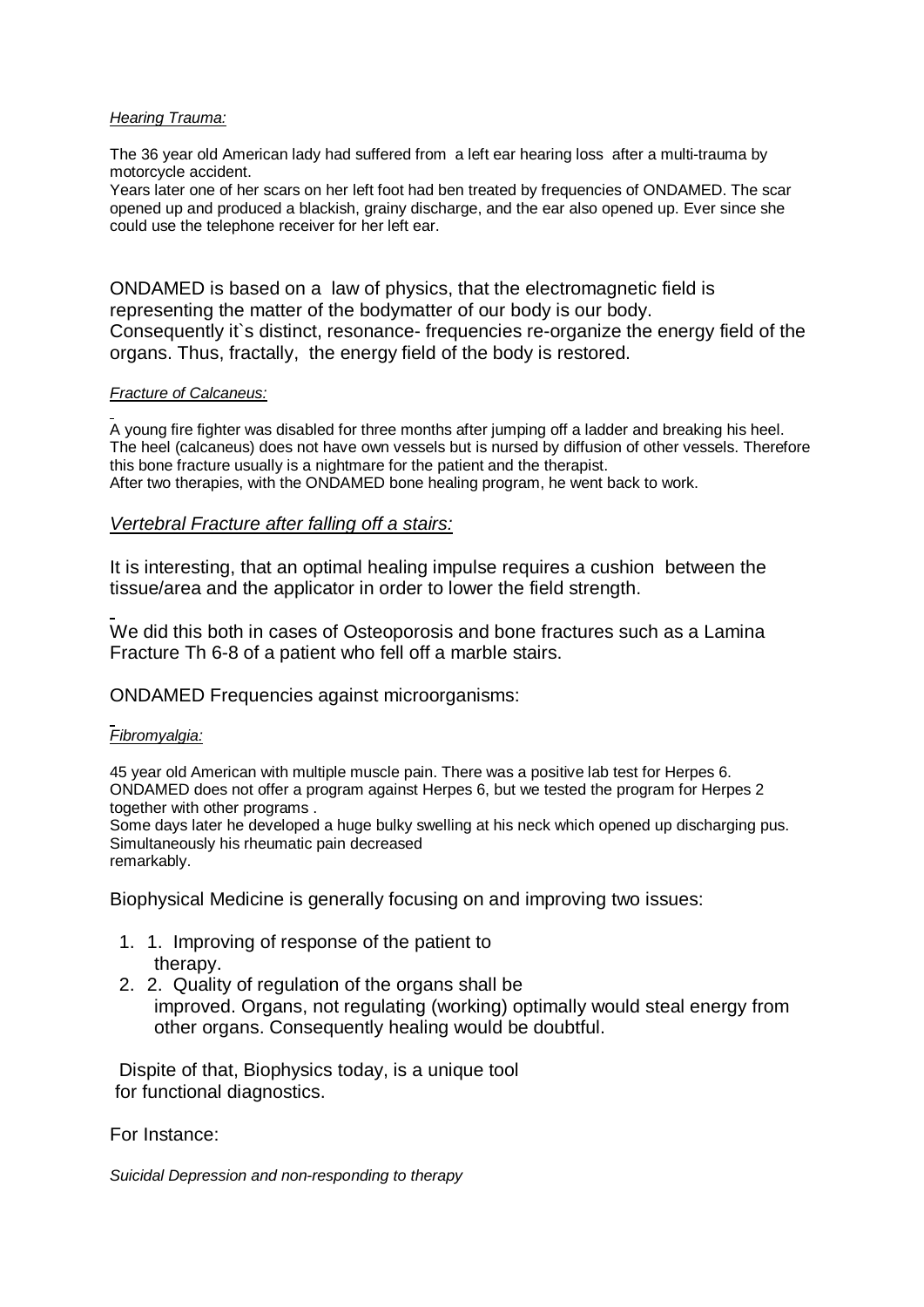70 year old lady with severe depression and recurrent suicidal attempts:

Unsuccessful medications in the past:

Tavor, Doliten, Agiopten, Insidon, Zypuxen, Quilonum, Aponal,Amitryptylin, Lorazepam, Trevilor, Maprotilin, Cipramil.

*Right Frequency:* 2048.0 Hertz (heart) *Left Frequency:* 5160,6 Hertz (Circulation)

*Blocked inflammatory sites:* Occiput and total lower abdomen

*Microorganisms:* 

214.3 *Leptospira interrogans* 103.3 Clonorchis sinensis 107.4 Fasciolopsis 211.2 Escherichia Coli 219.2 Shigella fexneri

ONDAMED diagnostics is proposing an auto-immune-inflammation of vessels. The causal factors seem to be both parasites ,bacteria and hormonal dysbalance.

VRT (Electrodermal Screening, Schimmel) supports that:

- Both, liver and intestine are infected by parasites and bacteria
- Leptospirosis seems to be leading. As a spirochetal infection, it will affect the CNS (central nerveous system).

Further differentiation of the auto-immune-process has been provided by the QUINT system. Leading was: Hypothalamus Autoimmune, Acustic Nerve, and the Adrenals

ONDAMED detected the main focus at the occiput in the area of the brain stem.

Clonorchis sinensis belongs to the Trematodes, and as a blood sucking liver fluke it is living in fish. Thus it will be eaten by carnivores. It is living in the bile ducts and rarely in the pancreatic duct.

E.Coli and Shigella also propose an infectious cause and are pointing to the intestine as the source for the liver impairment.

Thus the pathogenesis of this disease could be explained by infection with multiple microorganisms. This may have led to auto-immune-reactions in the vessels, the CNS, and the bile system. The gall meridian is in close connection with the parietal brain resulting in a severe brain dysfunction.

Further use of the QUINT is revealing more details, which are contributing to the picture:

The Total Vector is projecting on 4 of the Chinese Fiv-Element-System (colon/lung)

The Organ Vector is projecting on the thyroid (circulation and triple warmer meridian belong to eachother in Chinese Medicine)

Vectorized hormonal testing revealed: both DHEA and Pregnenolone dysbalance.

The CNS (central nerveous system is affected by autoimmune reactions in the hypothalamus and adrenals.

Intoxication with Arsenic (often found in infections of the mucosa with microorganisms and parasites.

Other factors: milk intolerance, amalgam toxicosis, toxicosis with radionuclid Na 22.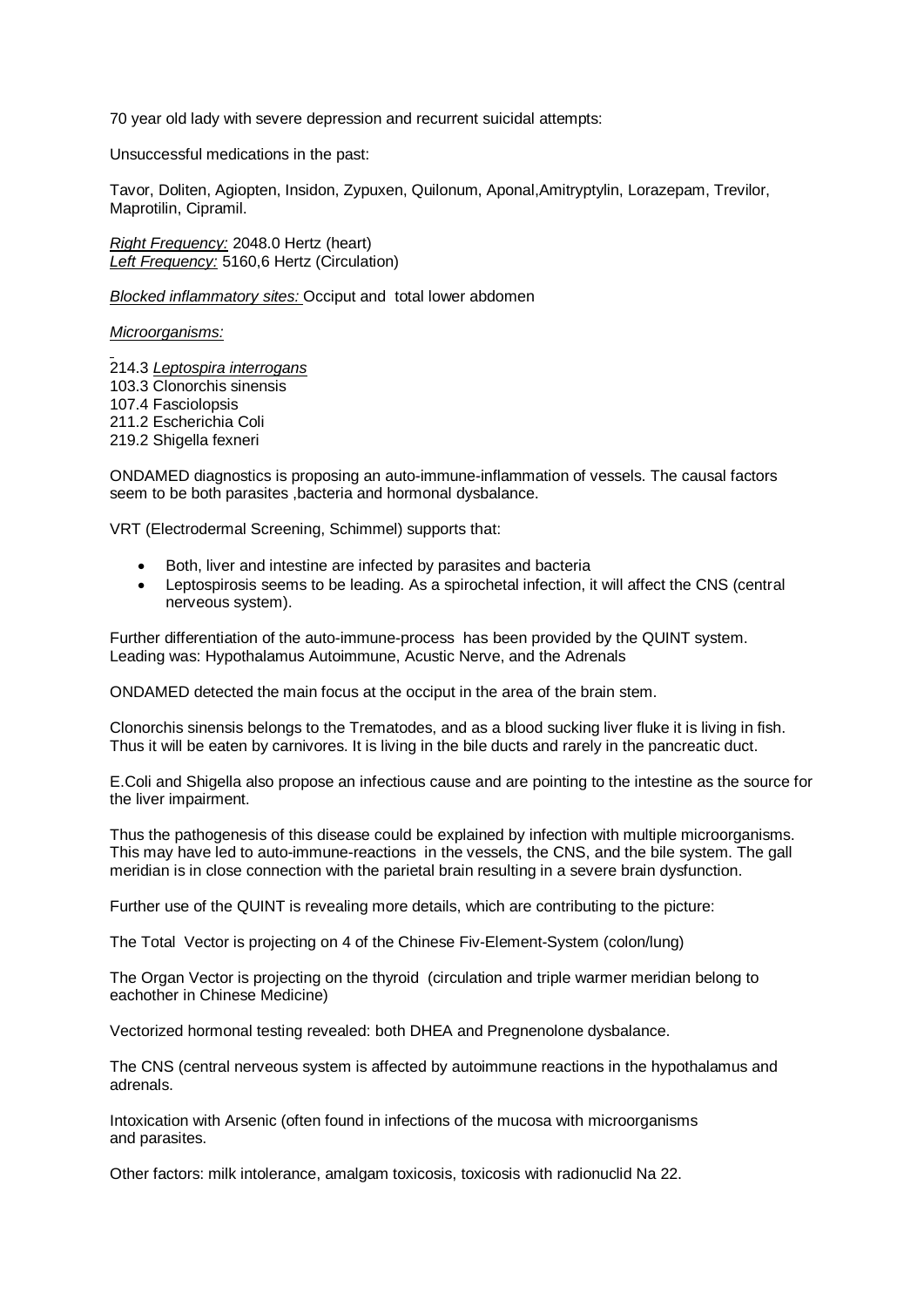The High Potency Vector had four elements: Terbium (endless tape grinding down the intellectual substance), Hg (drama of the unwanted child), Ruthenium (frustration and overworking), Sulfur (doubt and brooding).

ONDAMED programs for this condition:

Nr. 6 Liver/Bile/Intestine Nr. 24 Psychovegetative Nr. 44 Theta-Wave Nr. 64 Chakra 4 Nr. 62 Chakra 2 Nr. 95 Thymus Activation Nr. 131Blockage Head Area Nr. 72 Detoxification Nr. 88 Hormonal Balance Nr. 15 Revitalization of the Plexus Solaris

ONDAMED found a point for Neural Therapy in the area of the gall bladder, which was treated with lidocaine.

Additional Therapies:

- Neprorella-Algae, DMSA and Calzium EDTA for heavy metal detox
- Stool autovaccine (Dr. Ernst in Leer) über das Labor Dr.Ernst in Leer.
- Homöopathics: Ignatia D1000 and Regenaplexe 1e, 23e, 25b, 35e.

#### *QUINT System*

This method does not determine the needed specific signals through pulse reflex, but instead tests medications using acupuncture points. It relates to the Chinese Five-Element System.

Frequencies of trace elements, orthomoleculars, homeopathics, aminoacids, plants, hormones etc. will be "injected" electromagnetically by a carrier (Schuhmann waves) into the body.

#### *A short introduction:*

Quint means "5" and relates to the Chinese Five-Element Theory. TCM (Traditional Chinese Medicine) believes that the energy flow must be equally distributed from one organ to the other.

Dysbalance would mean "polarisation" of energy or disease.

Both energy flow and energy control between the organs is regulated by the Five-Element-System.

Man is healthy, if all five elements are in an energy equilibrium.

The organs are represented by the layer of 5-elements.

Energetic therapies such as Bioresonance, acupuncture etc. would approach this one level.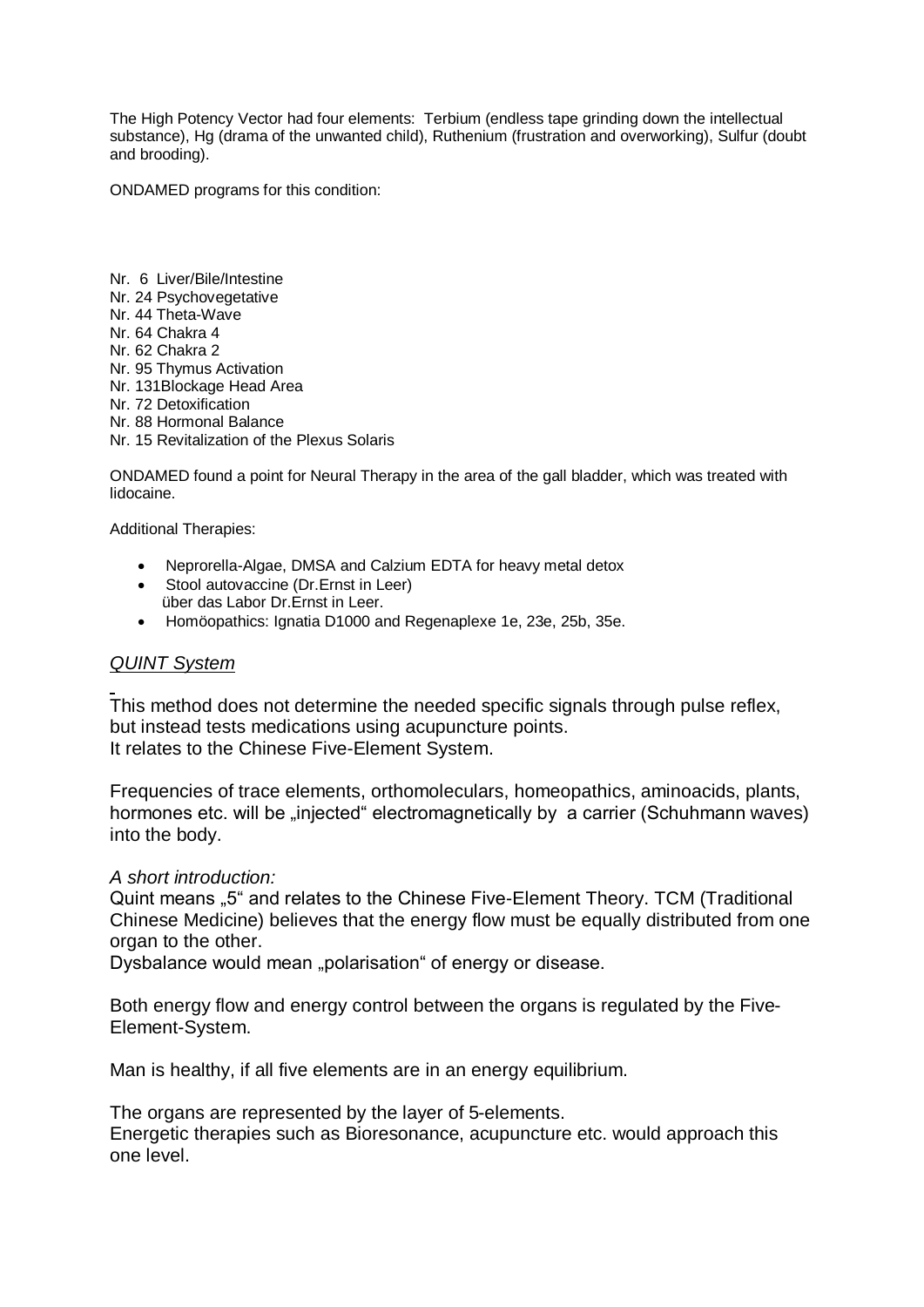QUINT (Steiner) has acknowledged 5 additional levels, which correlate with the 6 dimensional wold(?) system of the physicist Burkhard Heim.

The three levels of space and the forth level, the time, are complimented by two other levels:

the organisation, the fifth level, and "what is to be organized", the sixth level (Heim).

QUINT is integrating this proven fact (DESY)by adding the

- 2. level of the connective tissue
- 3. level of the vegetative nervous system
- 4. level of muscle control
- 5. level of sensory organs
- 6. level of the psyche (ego)

These levels are testable and reproducible through new acupuncture points the "Holopathy Points".

Interestingly certain plants, minerals, medications, or gems, all relate to one of these levels.

This will produce specific prescriptions for each level. A patient with glaucoma, for instance, will respond to medications resonating with the 5. level, the level of awareness.

QUINT provides over 300 ready to use prescriptions which contain nosodes, homeopathics,

orthomoleculars, plants, aminoacids, gems etc.

# *Bladder Carcinoma*

58-year old male patient with beginning bladder cancer for two years, heart arrhythmia, chronic pneumonitis, skin fissures in between toe 4/5, and loss of smell. The Total Vector of all 6 levels pointed to position 2. Thus the necessary therapy has been clearly determined.

Vector on 2 indicates:

- 1. Organs: Liver/gallbladder-system are the cause (patient had unclear liver swelling 30 years ago). Remark: Iridology showed a "mixed iris", which is
- pathognomonic for the liver.<br>2. Connective tissue : The bloc Connective tissue : The blood needs to be treated
- 3. Vegetative nervous system : Sympathic/parasympathic system have to be treated.
- 4. Muscle control: Self fulfilment/beeing hurt.
- 5. Awareness: Smell sense has to be treated.
- 6. Ego: Beeing emotionally hurt is the leading structure of the personality

Proceeding for Total Vector 2:

- 1. EDS testing of the proposed homeopathics for the liver/bile: Lycopodium D1200 This substanz also tested against heart arrhythmia, against the chronic lung infection, and against the bladder.
- 2. EDS testing of the proposed 300 ready to use ATK-prescriptions (aminoacid-trace element-komplex) against Total Vector 2. The found medications must also balance the heart, lung, and smell senses.
- 3. EDS testing of the proposed HKS medications (homeopathic-komplex-Steiner). The found complexes must also balance heart, lungs, and bladder.ATK 08 (Symbiosis), ATK 16/1 (Parasites), ATK 04 (Focalized infections, free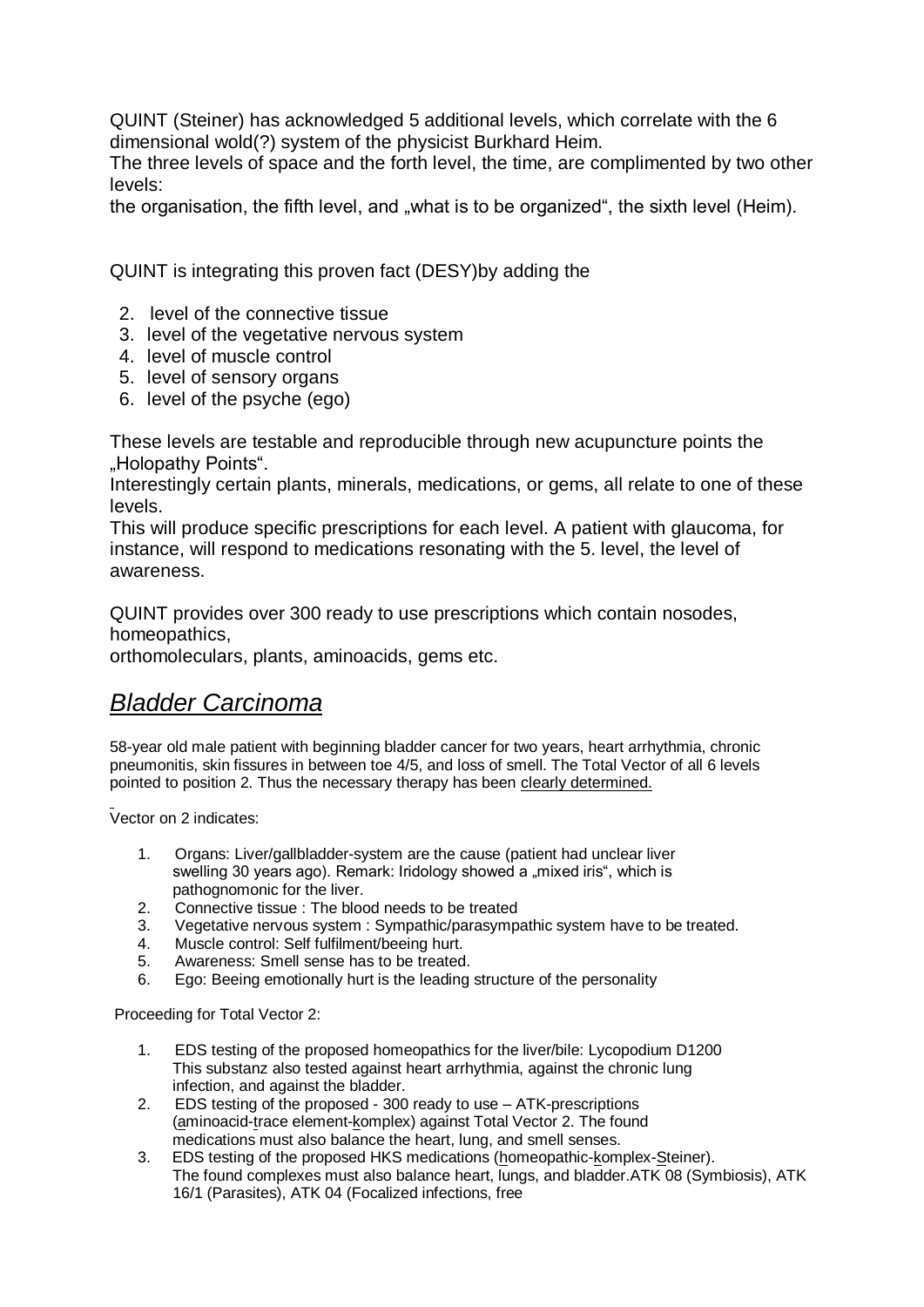radikals, autoimmune-reaktions), ATK 51 K (Kalium), ATK 55 Zn (Zink), ATK 61 (fatty acids), ATK 103 (duodenitis), ATK 06 (skin fissure tea), ATK 13 (arrhythmia), ATK 19 (liver, kidney tea)

There are more important and independent vectors, which are necessary for treatment and which have to be tested:

- 1. The *High Potency Vector.* It works on all 6 levels. However, the psyche is treated most. It takes advantage of the table of elements and uses the elements, which have been tested to be beneficial for the patient. The elements are used in high potency D20.000. The found elements will resonate to vector 2. In this case we found: Gallium, Zink and Cerium.
- 2. The *Nosode-Vector* of the *Reaktional-blockages pointed to* 2 (liver/bile) . This vector prescription is highly active for treating the psyche.
- 3. The *Food Vector* pointed on 4 (lung/colon)
- 4. The *Organvector* pointed to 4 (lung/colon)
- $(2,3 \text{ and } 4 \text{ are also called },$  system vectors")
- 5. The *Bacterial-Vector* pointed to 6 (heart)
- 6. The Fungal-V*ecor* pointed to 6 (heart)
- 7. The Heavy Metal Vector pointed to auf 6 (heart)
- 8. The Vector of the *Radionuclides pointed to* 4 (lung/colon)
- 9. The Vector of Transmitters/cell phone etc. pointed on 6 (heart)

The following therapy was:

Programming of the 5 programs on the Quint Box.

- 1. Program E: VT Programm 900 could be used during the daytime to boost the energy level of the patient. This will improve the efficacy of other therapies, such as High Potency Vector, Noseode Vectors, Reactional Blockage Vector, Full Vector Therapy etc.
- 2. Program A: Patient specific prescriptions .
- 3. Program B: Vector-therapy including area vectors of the subconscious.
- 4. Programm C: High Potency Vector (psyche)
- 5. Programm D: Nosode- and System-vectors.

#### *Ovarial-Carzinoma:*

This was an intersting case to blance the hormonal situation of a 59 year old lady with MMT. We tested the hormones against the Reactional Blockages and found progesterone to be the essential key hormone. Her former spit tests all revealed a lack of estrogene. Consequently she took estrogene for ten years, which not only was not tolerated well but also grew her ovarial tumor. We gave her 500 mg progesterone per day and brought her into remission.

#### Back to the ONDAMED

Thermography has shown the efficacy of the ONDAMED in cases studies in the United States. Computerized Segment Electrogram, another objective method documented spontaneous improvement of regulation after ONDAMED . (Fulford, Kessler et al.).

Frequencies below 10 Hertz play an important role for treatment since the central nerveous system is working in that range.

In the 60ies, Paul Nogier, the inventor of French Ear Acupuncture and the RAC, a pulse reflex, postulated, that healing will not happen, if the responsible blocked areas will not be found and treated.

Detection of these blocked sites will forward Neural Therapy in a new dimension.